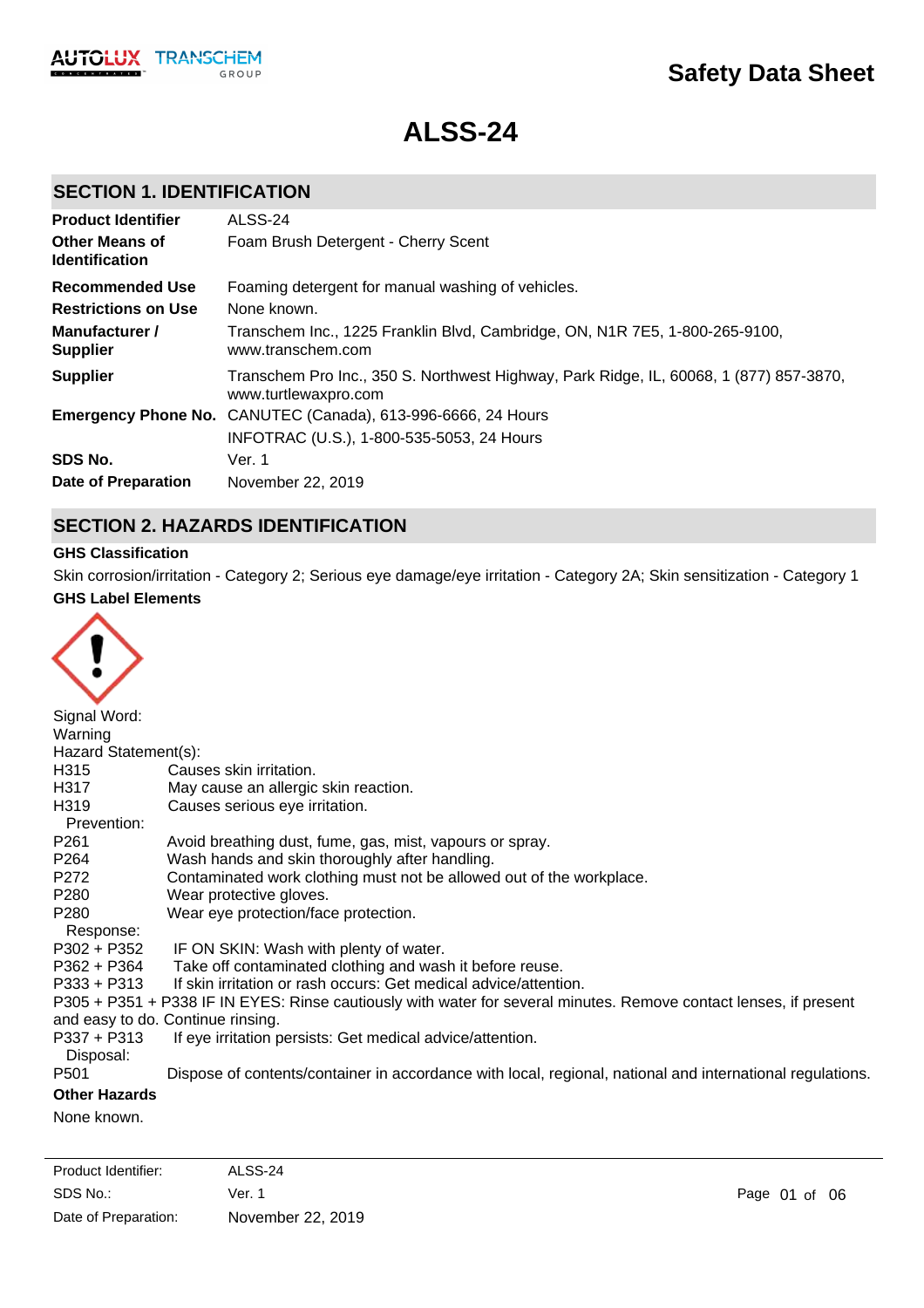## **SECTION 3. COMPOSITION/INFORMATION ON INGREDIENTS**

| <b>Chemical Name</b>                                                                                                                          | <b>CAS No.</b> | $\%$      | <b>Other Identifiers</b>            |
|-----------------------------------------------------------------------------------------------------------------------------------------------|----------------|-----------|-------------------------------------|
| Sulfonic acids, C14-16-alkane hydroxy and<br>C14-16-alkene, sodium salts                                                                      | 68439-57-6     | $10 - 30$ | Sodium alpha-olefin sulfonate       |
| <b>Tetrasodium EDTA</b>                                                                                                                       | 64-02-8        | $1 - 5$   | Ethylenediaminetetraacetic<br>lacid |
| Imidazolium compounds,<br>1-[2-(2-carboxyethoxy)ethyl]-1(or<br>3)-(2-carboxyethyl)-4,5-dihydro-2-norcoco alkyl,<br>hydroxides, disodium salts | 68604-71-7     | $1 - 5$   | N/A                                 |
| 3(2H)-Isothiazolone, 2-methyl-                                                                                                                | 2682-20-4      | $0.1 - 1$ | N/A                                 |
| 4-Isothiazolin-3-one, 5-chloro-2-methyl-                                                                                                      | 26172-55-4     | $0.1 - 1$ | N/A                                 |

### **Notes**

The specific chemical identity and/or exact percentage of composition (concentration) has been withheld as a trade secret.

## **SECTION 4. FIRST-AID MEASURES**

### **First-aid Measures**

### **Inhalation**

Move to fresh air. If breathing is difficult, trained personnel should administer emergency oxygen if advised to do so by Poison Centre or doctor. Immediately call a Poison Centre or doctor.

### **Skin Contact**

Take off contaminated clothing, shoes and leather goods (e.g. watchbands, belts). Immediately wash gently and thoroughly with lukewarm, gently flowing water and mild soap for 15-20 minutes. If skin irritation or a rash occurs, get medical advice/attention. Thoroughly clean clothing, shoes and leather goods before reuse or dispose of safely.

### **Eye Contact**

Immediately rinse the contaminated eye(s) with lukewarm, gently flowing water for 15-20 minutes, while holding the eyelid(s) open. Remove contact lenses, if present and easy to do. If eye irritation persists, get medical advice/attention.

### **Ingestion**

Never give anything by mouth if victim is rapidly losing consciousness, or is unconscious or convulsing. Do not induce vomiting. Rinse mouth with water. Drink large amounts of water. Immediately call a Poison Centre or doctor.

### **Most Important Symptoms and Effects, Acute and Delayed**

If on skin: may cause moderate to severe irritation. Symptoms include pain, redness, and swelling. If in eyes: may cause moderate to severe irritation. Symptoms include sore, red eyes, and tearing.

Do not direct solid stream of water into burning liquid. Contact with water causes violent frothing and spattering.

### **Immediate Medical Attention and Special Treatment**

#### **Target Organs**

Eyes, skin.

### **Special Instructions**

Rinse affected area (skin, eyes) thoroughly with water.

### **Medical Conditions Aggravated by Exposure**

None known.

### **SECTION 5. FIRE-FIGHTING MEASURES**

#### **Extinguishing Media**

### **Suitable Extinguishing Media**

Carbon dioxide, dry chemical powder, appropriate foam, water spray or fog.

#### **Unsuitable Extinguishing Media**

None known.

### **Specific Hazards Arising from the Chemical**

| Product Identifier:  | ALSS-24           |               |  |
|----------------------|-------------------|---------------|--|
| SDS No.:             | Ver. 1            | Page 02 of 06 |  |
| Date of Preparation: | November 22, 2019 |               |  |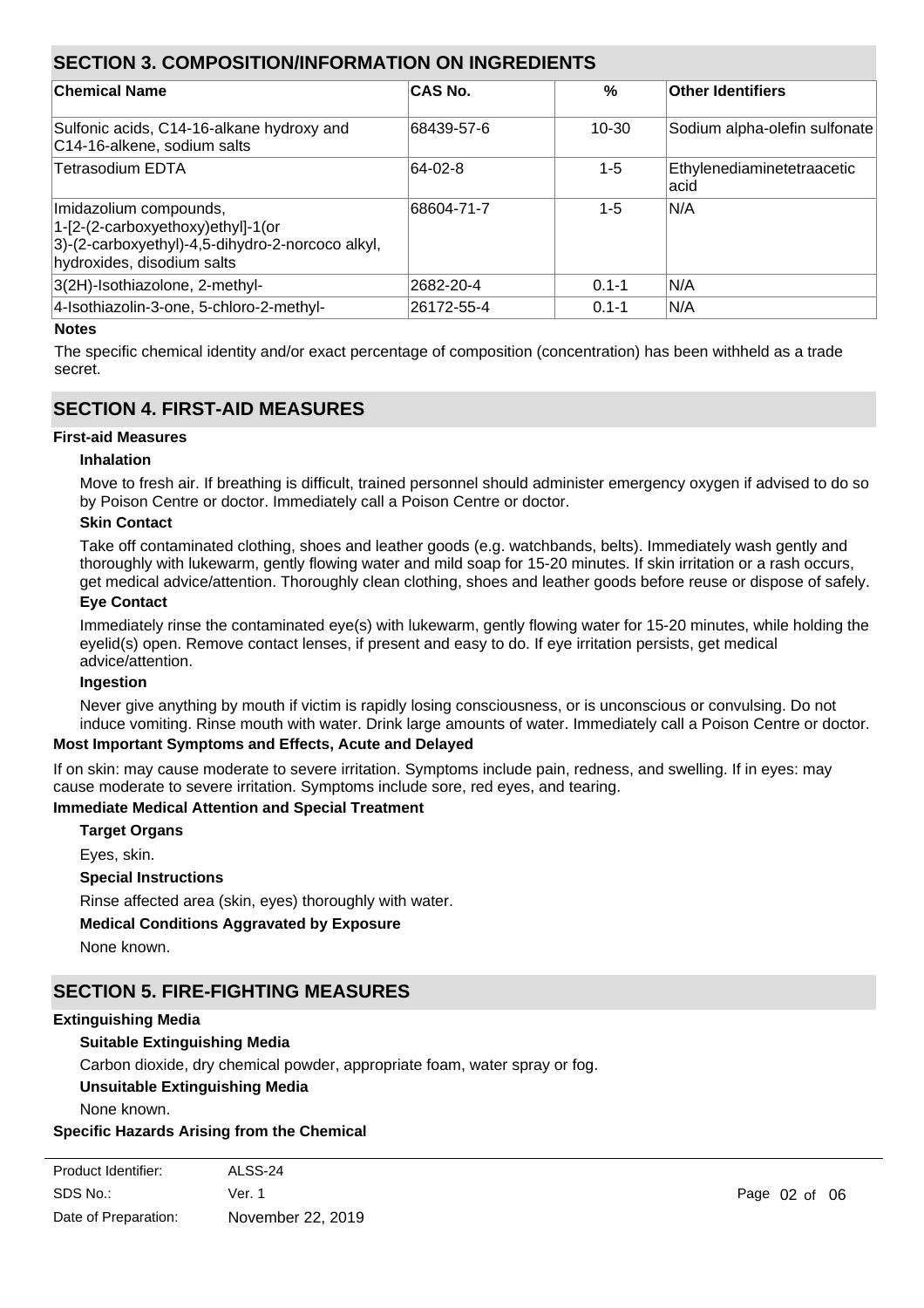Do not direct solid stream of water into burning liquid. Contact with water causes violent frothing and spattering. Very toxic carbon monoxide, carbon dioxide; corrosive, oxidizing nitrogen oxides; products of incomplete combustion.

## **Special Protective Equipment and Precautions for Fire-fighters**

Review Section 6 (Accidental Release Measures) for important information on responding to leaks/spills. See Skin Protection in Section 8 (Exposure Controls/Personal Protection) for advice on suitable chemical protective materials.

# **SECTION 6. ACCIDENTAL RELEASE MEASURES**

### **Personal Precautions, Protective Equipment, and Emergency Procedures**

Use the personal protective equipment recommended in Section 8 of this safety data sheet.

### **Environmental Precautions**

Concentrated product: it is good practice to prevent releases into the environment. Do not allow into any sewer, on the ground or into any waterway.

### **Methods and Materials for Containment and Cleaning Up**

Review Section 7 (Handling) of this safety data sheet before proceeding with clean-up.

Small spills or leaks: contain and soak up spill with absorbent that does not react with spilled product. Place used absorbent into suitable, covered, labelled containers for disposal.

Large spills or leaks: product (diluted as directed): diluted product may be flushed down sewers. Concentrated product: dike and recover contaminated water for appropriate disposal.

Review Section 13 (Disposal Considerations) of this safety data sheet. Contact emergency services and manufacturer/supplier for advice.

### **Other Information**

Report spills to local health, safety and environmental authorities, as required.

## **SECTION 7. HANDLING AND STORAGE**

### **Precautions for Safe Handling**

Do not get in eyes, on skin or on clothing. Avoid release to the environment. Wear personal protective equipment to avoid direct contact with this chemical. Remove contaminated clothing and protective equipment before entering eating areas or leaving work area. Wash hands thoroughly after handling this product and before eating, using the washroom or leaving work area. Thoroughly clean clothing, shoes and leather goods before reuse or dispose of safely. See Section 13 (Disposal Considerations) of this safety data sheet.

### **Conditions for Safe Storage**

Store in an area that is: cool, dry, well-ventilated, separate from incompatible materials (see Section 10: Stability and Reactivity). Store in a closed container. Comply with all applicable health and safety regulations, fire and building codes.

## **SECTION 8. EXPOSURE CONTROLS/PERSONAL PROTECTION**

## **Appropriate Engineering Controls**

General ventilation is usually adequate. Use local exhaust ventilation, if general ventilation is not adequate to control amount in the air. Provide eyewash and safety shower if contact or splash hazard exists.

## **Individual Protection Measures**

### **Eye/Face Protection**

Wear chemical safety goggles and face shield when contact is possible.

### **Skin Protection**

Wear chemical protective clothing e.g. gloves, aprons, boots.

### **Respiratory Protection**

Not normally required if product is used as directed.

## **SECTION 9. PHYSICAL AND CHEMICAL PROPERTIES**

|                        | <b>Basic Physical and Chemical Properties</b> |                   |  |
|------------------------|-----------------------------------------------|-------------------|--|
| Appearance             | Pink liquid.                                  |                   |  |
| Odour                  | Cherry                                        |                   |  |
| <b>Odour Threshold</b> | Not available                                 |                   |  |
| Product Identifier:    | ALSS-24                                       |                   |  |
| SDS No.:               | Ver. 1                                        | Page $03$ of $06$ |  |
| Date of Preparation:   | November 22, 2019                             |                   |  |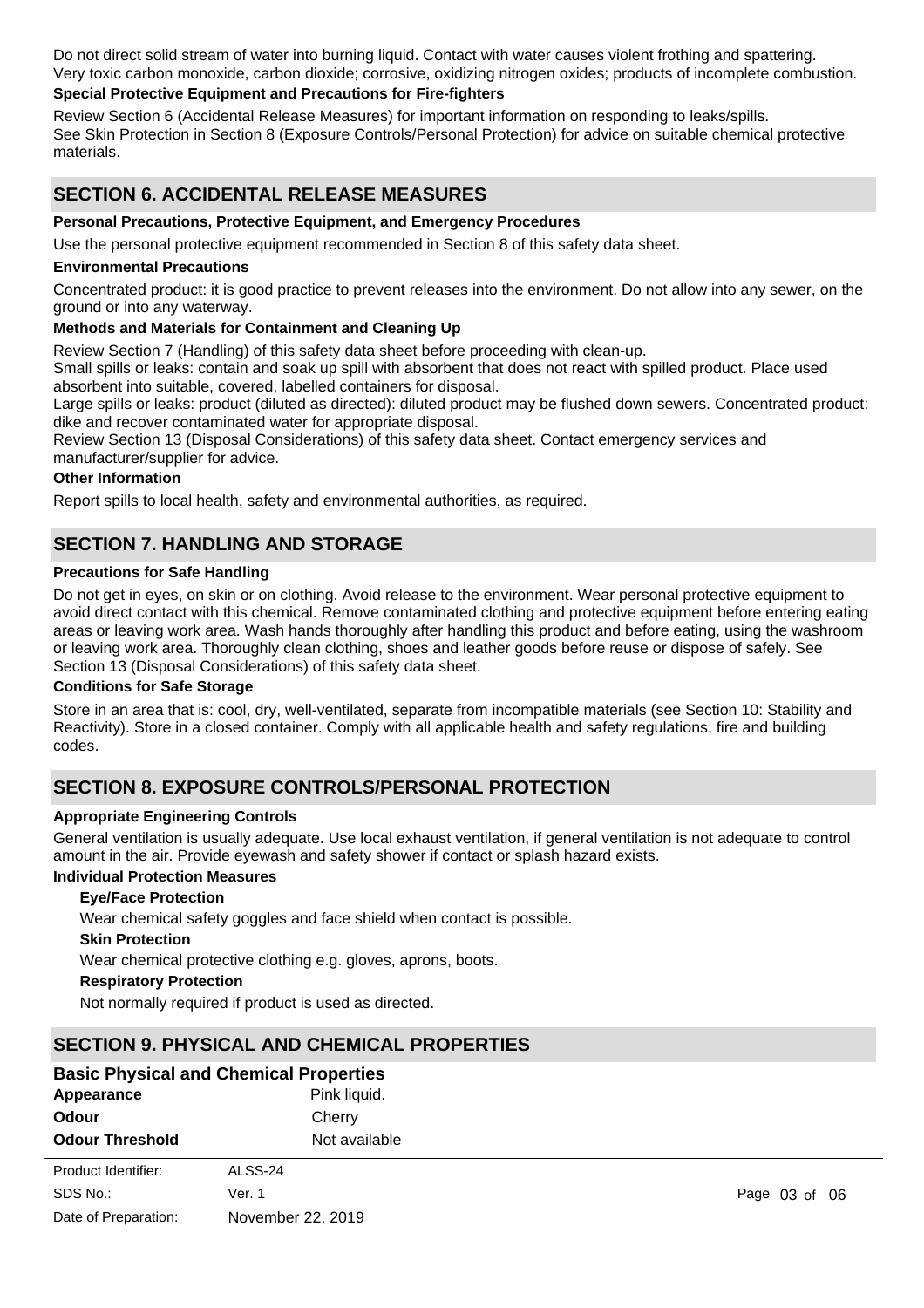| рH                                                           | $7 - 8$                                           |
|--------------------------------------------------------------|---------------------------------------------------|
| <b>Melting Point/Freezing Point</b>                          | Not available (melting); Not available (freezing) |
| <b>Initial Boiling Point/Range</b>                           | > 212 °F (100 °C)                                 |
| <b>Flash Point</b>                                           | > 199.9 °F (93.3 °C) (closed cup)                 |
| <b>Evaporation Rate</b>                                      | Not available                                     |
| <b>Flammability (solid, gas)</b>                             | Will not burn.                                    |
| <b>Upper/Lower Flammability or</b><br><b>Explosive Limit</b> | Not applicable (upper); Not applicable (lower)    |
| Vapour Pressure                                              | Not available                                     |
| Vapour Density (air = 1)                                     | Not applicable                                    |
| <b>Relative Density (water = 1)</b>                          | 1.05                                              |
| <b>Solubility</b>                                            | Soluble in water                                  |
| <b>Partition Coefficient,</b><br>n-Octanol/Water (Log Kow)   | Not available                                     |
| <b>Auto-ignition Temperature</b>                             | Not available                                     |
| <b>Decomposition Temperature</b>                             | Not available                                     |
| <b>Viscosity</b>                                             | Not available (kinematic)                         |
| <b>Other Information</b>                                     |                                                   |
| <b>Physical State</b>                                        | Liquid                                            |
|                                                              |                                                   |

# **SECTION 10. STABILITY AND REACTIVITY**

**Chemical Stability** Normally stable. **Conditions to Avoid** Incompatible materials. **Incompatible Materials** Strong oxidizing agents (e.g. perchloric acid), strong reducing agents (e.g. hydrides). **Hazardous Decomposition Products** None known. **Possibility of Hazardous Reactions** None known. **Reactivity** Not reactive.

# **SECTION 11. TOXICOLOGICAL INFORMATION**

## **Likely Routes of Exposure**

Inhalation; skin contact; eye contact; ingestion.

## **Acute Toxicity**

| <b>Chemical Name</b>                                                                                                                               | <b>LC50</b>                             | LD50 (oral)           | LD50 (dermal)              |
|----------------------------------------------------------------------------------------------------------------------------------------------------|-----------------------------------------|-----------------------|----------------------------|
| Sulfonic acids,<br>C14-16-alkane hydroxy and<br>C14-16-alkene, sodium salts                                                                        | 52-206 mg/L (rat)                       | 2079-2340 mg/kg (rat) | 6300-160000 mg/kg (rabbit) |
| ∣Tetrasodium EDTA                                                                                                                                  | $> 1-5$ mg/L (rat) (4-hour<br>exposure) | 1780 mg/kg (rat)      |                            |
| Imidazolium compounds,<br>1-[2-(2-carboxyethoxy)ethyl]-<br>1(or 3)-(2-carboxyethyl)-4,<br>5-dihydro-2-norcoco alkyl,<br>hydroxides, disodium salts |                                         | 17,100 mg/kg (rat)    |                            |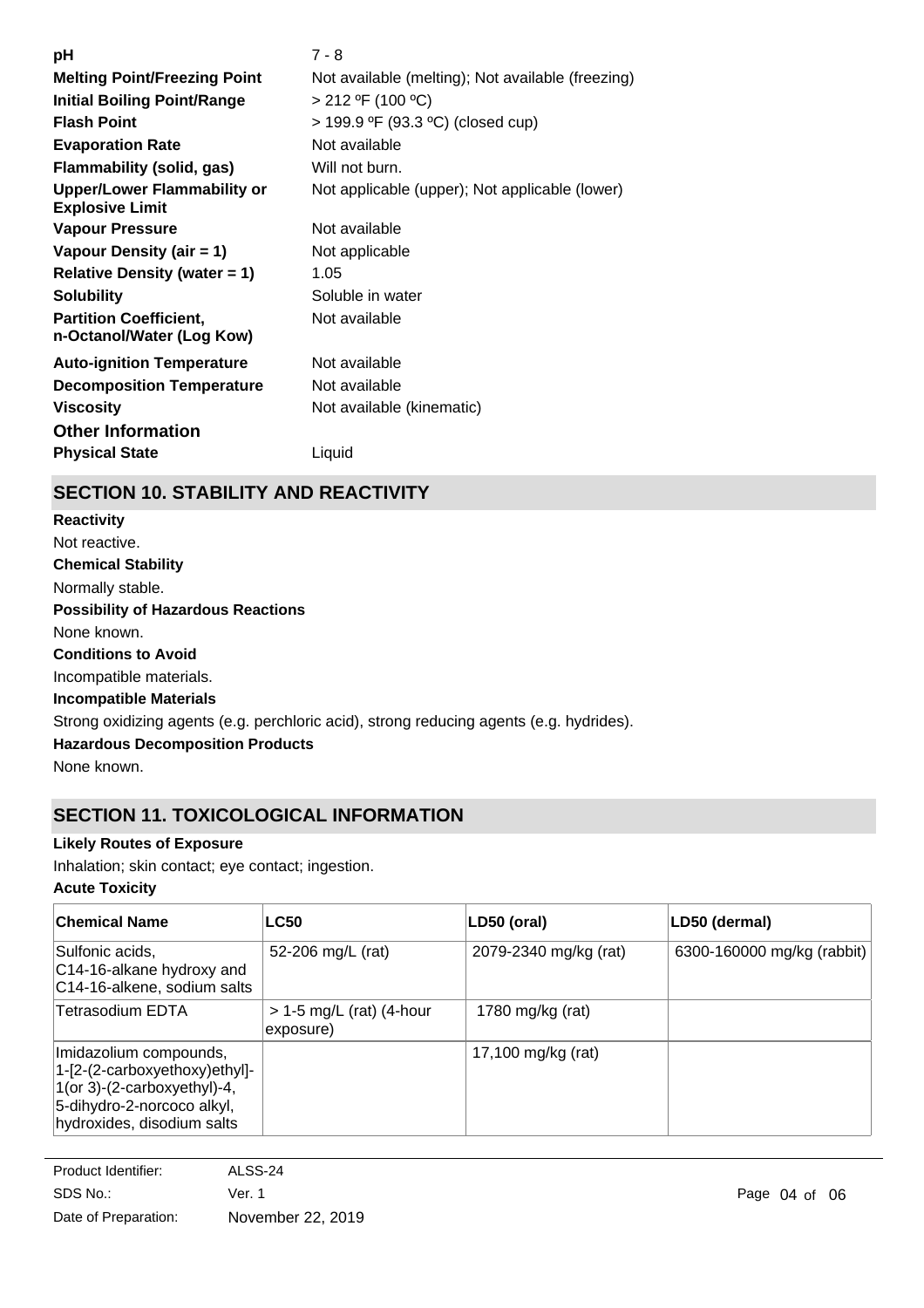### **Skin Corrosion/Irritation**

Human experience shows moderate or severe irritation. Symptoms include slight redness and swelling.

### **Serious Eye Damage/Irritation**

Human experience shows serious eye irritation. Symptoms include sore, red eyes, and tearing.

### **STOT (Specific Target Organ Toxicity) - Single Exposure**

### **Inhalation**

May cause nose and throat irritation, lung irritation, coughing, headaches.

### **Ingestion**

May cause irritation of the mouth, throat and stomach. Symptoms may include nausea, vomiting, stomach cramps and diarrhea.

### **Aspiration Hazard**

No information was located.

### **STOT (Specific Target Organ Toxicity) - Repeated Exposure**

No information was located.

### **Respiratory and/or Skin Sensitization**

(3(2H)-Isothiazolone, 2-methyl-). (4-Isothiazolin-3-one, 5-chloro-2-methyl-) sensitization may occur following exposure to the liquid or vapour.

### **Carcinogenicity**

No components listed by IARC, ACGIH and NTP.

### **Reproductive Toxicity**

### **Development of Offspring**

Not known to harm the unborn child.

### **Sexual Function and Fertility**

Not known to cause effects on sexual function or fertility.

### **Effects on or via Lactation**

Not known to cause effects on or via lactation.

### **Germ Cell Mutagenicity**

No information was located.

### **Interactive Effects**

No information was located.

## **SECTION 12. ECOLOGICAL INFORMATION**

All components of this product are biodegradable by Regulation (EC) No 648/2004.

### **Toxicity**

### **Acute Aquatic Toxicity**

| <b>Chemical Name</b>                                                           | LC50 Fish                                                                | <b>EC50 Crustacea</b>                                        | <b>ErC50 Aquatic</b><br><b>Plants</b> | ErC50 Algae |
|--------------------------------------------------------------------------------|--------------------------------------------------------------------------|--------------------------------------------------------------|---------------------------------------|-------------|
| Sulfonic acids.<br>C14-16-alkane hydroxy<br>and C14-16-alkene,<br>sodium salts | $3.5 - 5$ mg/L<br>$(96$ -hour)                                           | 4.53 (Daphnia<br>magna (water flea);<br>48-hour)             |                                       |             |
| Tetrasodium EDTA                                                               | 34-62 mg/L<br>(Lepomis<br>macrochirus<br>(bluegill); 96-hour;<br>static) | 113 mg/L (Daphnia<br>magna (water flea);<br>48-hour; static) |                                       |             |
| 3(2H)-Isothiazolone,<br>2-methyl-                                              | $>$ 150 mg/L<br>(96-hour)                                                | 0.87 mg/L (Daphnia<br>magna (water flea);<br>48-hour)        |                                       |             |
| 4-Isothiazolin-3-one,<br>5-chloro-2-methyl-                                    | 0.3 mg/L (96-hour)                                                       | 0.84 mg/L (Daphnia<br>magna (water flea);<br>48-hour)        |                                       |             |